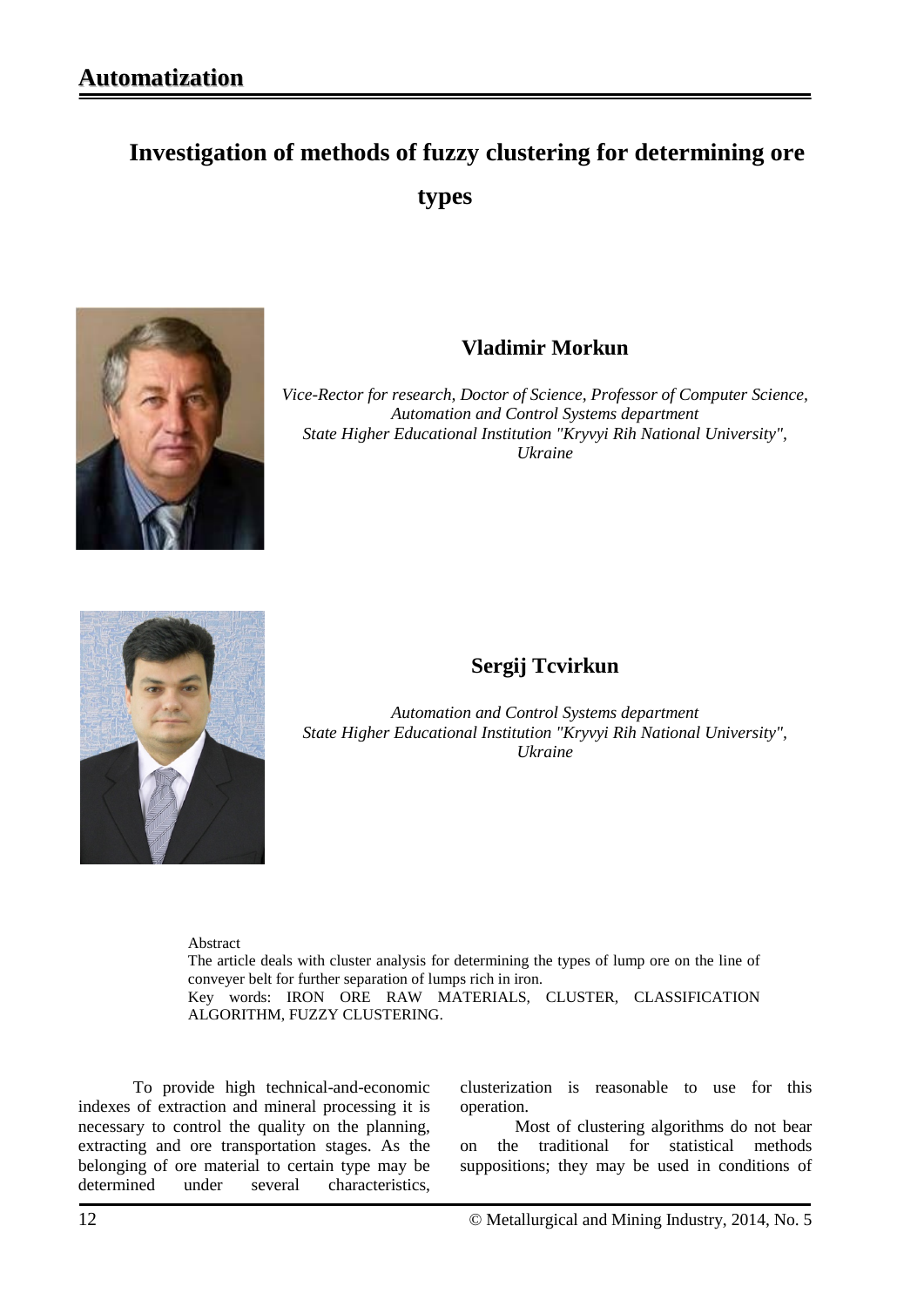almost full absence of information about data distribution law [1].

Initial data for clustering is measurement matrix of indirect indicator of technological sorts of iron, which consists of *n* lines, each of which contains characteristic values of individual sample:

$$
X = \begin{bmatrix} X_{11} & X_{12} & X_{1n} \\ X_{21} & X_{22} & X_{2n} \\ \cdots \\ X_{M1} & X_{M2} & X_{Mn} \end{bmatrix}
$$
 (1)

where *n* is the amount of characteristics;  $M$ amount of ore samples. In this case the task is to divide samples of ore, which is represented by several technological types, on several clusters, where the similarity of samples allows to distinguish certain technological variety.

For clustering of ore samples characteristics let us consider the methods of fuzzy clustering.

In real situation the division of ore material on the technological types is difficult to present by two membership degrees 0 or 1. More natural is to use partial belonging within the range from 0 to 1, which will allow the ore samples, characteristics of which are on the borders between several clusters, to belong to them with different degree [1].

Fuzzy C-means clustering algorithm, which was used for clustering of characteristics of ore samples, is based on the minimization of Cmeans functional [1,3].

$$
J(X;U,V) = \sum_{i=1}^{c} \sum_{k=1}^{N} (\mu_{ik})^{m} ||x_{k} - v_{i}||_{A}^{2}
$$
 (2)

vector of a moment center of clusters

$$
D_{ikA}^{2} = ||x_{k} - v_{i}||_{A}^{2} = (x_{k} - v_{i})^{T} A (x_{k} - v_{i})
$$
\n(3)

The results of clustering of iron samples, fulfilled under Fuzzy C-means algorithm, fig. 1, showed true determination of cluster centers, as compared with pattern; this allows drawing conclusion about use perspectiveness of this method.

Also for classification of characteristics of iron ore raw materials there was used Gustafson-Kessel algorithm, which improves Fuzzy C-means algorithm using adoptive norm of distance [4] for each cluster

$$
D_{ikA}^{2} = (x_k - v_i)^{T} A_i (x_k - v_i), \qquad 1 \le i \le c,
$$
  
 
$$
1 \le k \le N.
$$



Figure 1. Result of Fuzzy C-means clustering of iron materials samples

Objective function of an algorithm is determined as follows:

$$
J(X;U,V,A) = \sum_{i=1}^{c} \sum_{k=1}^{N} (\mu_{ik})^2 D_{ikA_i}^2
$$
 (4)

The result of iron samples clustering for determination the types of ores, fulfilled under Gustafson-Kessel algorithm is shown in the figure 2.



**Figure 2.** The result of Gustafson-Kessel clustering of iron ore samples.

In furtherance of the work [4] Gath and Geva in the work [5] formed the new distance function on the base of indistinct maximum likelihood estimate

$$
D_{ik}(x_k, v_i) = \frac{\sqrt{\det(F_{oi})}}{\alpha_i} \exp(\frac{1}{2}(x_k - v_i^{(l)})^T F_{oi}^{-1}(x_k - v_i^{(l)}))
$$
\n(5)

The result of iron ore samples clustering fulfilled under Gath – Geva algorithm is given in the figure 3.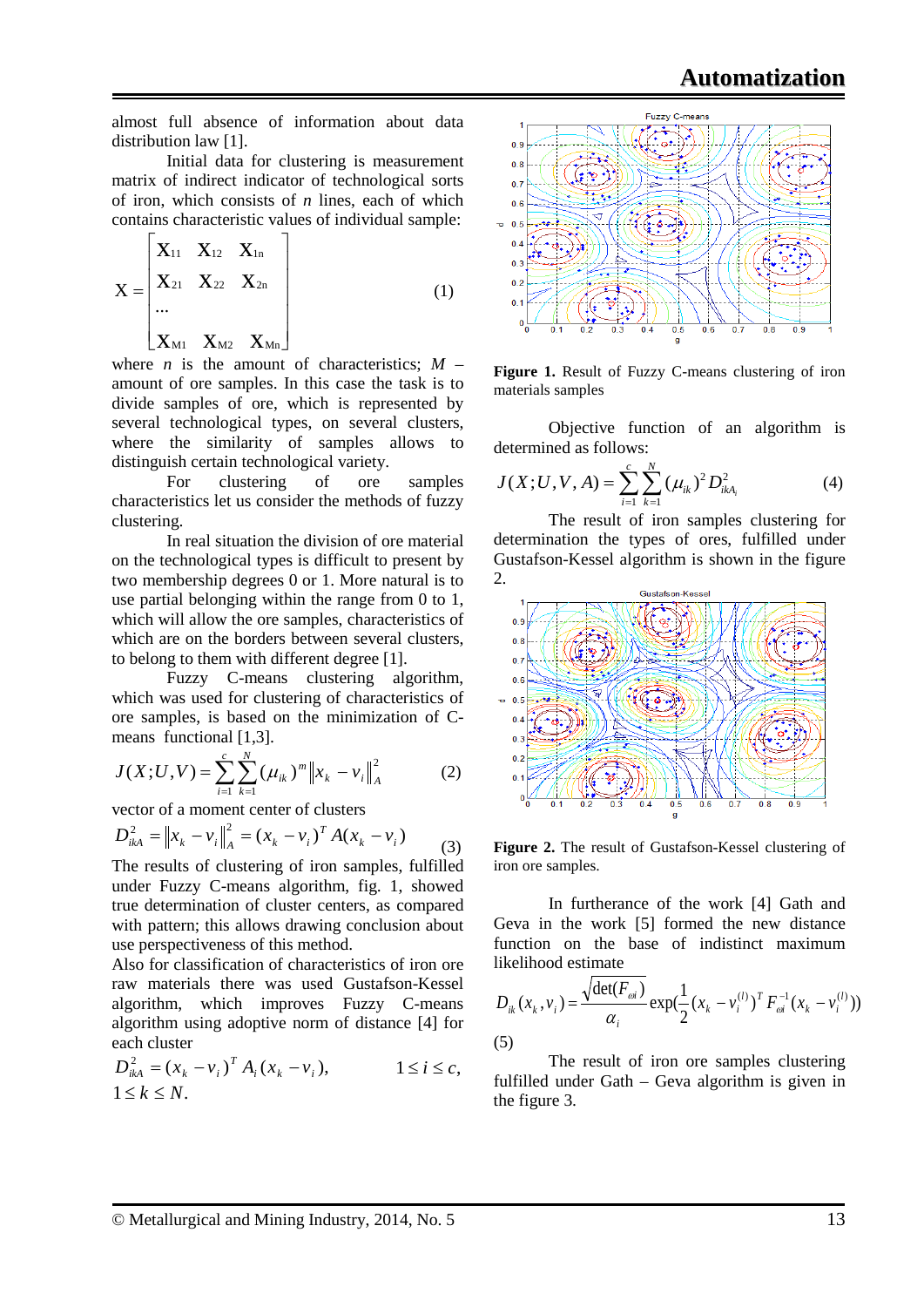## **Automatization**



**Figure 3.** The result of Gath – Geva clustering of iron material samples

Estimation of clustering quality was fulfilled with the usage of the following scalar measures of certainty.

Partition coeficcient (PC): measures the value of "covering" between clusters [3]

$$
PC(c) = \frac{1}{N} \sum_{i=1}^{c} \sum_{j=1}^{N} (\mu_{ij})^2
$$
 (6)

where  $\mu_{ii}$  – membership function of data point *j* in the cluster *i.* Optimal amount of clusters corresponds to maximum value of functional.

Classification entropy (CE) is the measure of indistinct distribution

$$
CE(c) = -\frac{1}{N} \sum_{i=1}^{c} \sum_{j=1}^{N} \mu_{ij} \log(\mu_{ij}),
$$
 (7)

Exponent of distribution (ED) represents the ratio of compaction sum to division of clusters [6].

$$
ED(c) = \sum_{i=1}^{c} \frac{\sum_{j=1}^{N} (\mu_{ij})^{m} \|x_j - v_i\|^2}{N_i \sum_{k=1}^{c} (\mu_{ij})^{m} \|v_k - v_i\|^2}
$$
(8)

The smaller value ED corresponds to the better result of clustering. Selectivity index (S) [6].

$$
S(c) = \frac{\sum_{i=1}^{c} \sum_{j=1}^{N} (\mu_{ij})^2 ||x_j - v_i||^2}{N \min_{i,k} ||v_k - v_i||^2}
$$
(9)

Index Xie-Beni (XB) determines the quantitative evaluation of correlation of total variation in clusters and division of clusters [7]

$$
XB(c) = \frac{\sum_{i=1}^{c} \sum_{j=1}^{N} (\mu_{ij})^{m} ||x_j - v_i||^2}{N \min_{i,j} ||x_j - v_i||^2}
$$
(10)

Minimum value of the index corresponds to the optimal amount of clusters for determining ore types.

Dunn's Index (DI) is used to reveal "compact and well-divided clusters" [2]

$$
DI(c) = \min_{i \in c} \{ \min_{i \in c, i \neq j} \{ \frac{\min_{x \in C_i, y \in C_j} d(x, y)}{\max_{k \in c} \{ \max_{x, y \in C} d(x, y) \}} \} \}
$$

 $(11)$ 

Alternative Dunn Index (ADI)

$$
ADI(c) = \min_{i \in c} \{ \min_{j \in c, i \neq j} \{ \frac{\min_{x_i \in C_i, x_j \in C_j} |d(y, v_j) - d(x, v_j)|}{\max_{k \in c} \{ \max_{x, y \in C} d(x, y) \}} \} \}
$$
(12)

The results of comparison of clustering methods according to the considered above indexes for determining the types of ore are given in the table 1.

|            | PC     | CE     | ED     | S      | XB     | DI     | ADI    |
|------------|--------|--------|--------|--------|--------|--------|--------|
| <b>FCM</b> | 0.6984 | 0.6996 | 0.5178 | 0.0044 | 4.5559 | 0.2443 | 0.0003 |
| GK         | 0.7111 | 0.6681 | 0.5034 | 0.0043 | 5.5842 | 0.2443 | 0,0001 |
| GG         | 0.9940 | 0.0118 | 1.1264 | 0.0098 | 1.7113 | 0.2443 | 0.0090 |

**Table 1**Results of comparison of clusterization methods

Gustafson-Kessel and Gath – Geva methods have the best indexes. However, disadvantage of Gath – Geva algorithm is the necessity in preprocessing of initial data by means of clustering with usage, for example, fuzzy clustering method FCM. In such a way the most

effective here is the usage of Gustafson-Kessel fuzzy clustering method.

#### **References**

1. Shtovba S.D. *Vvedeniye v teoriyu nechetkikh mnozhestv i nechetkuyu logiku*. [Introduction to fuzzy-set theory and fuzzy